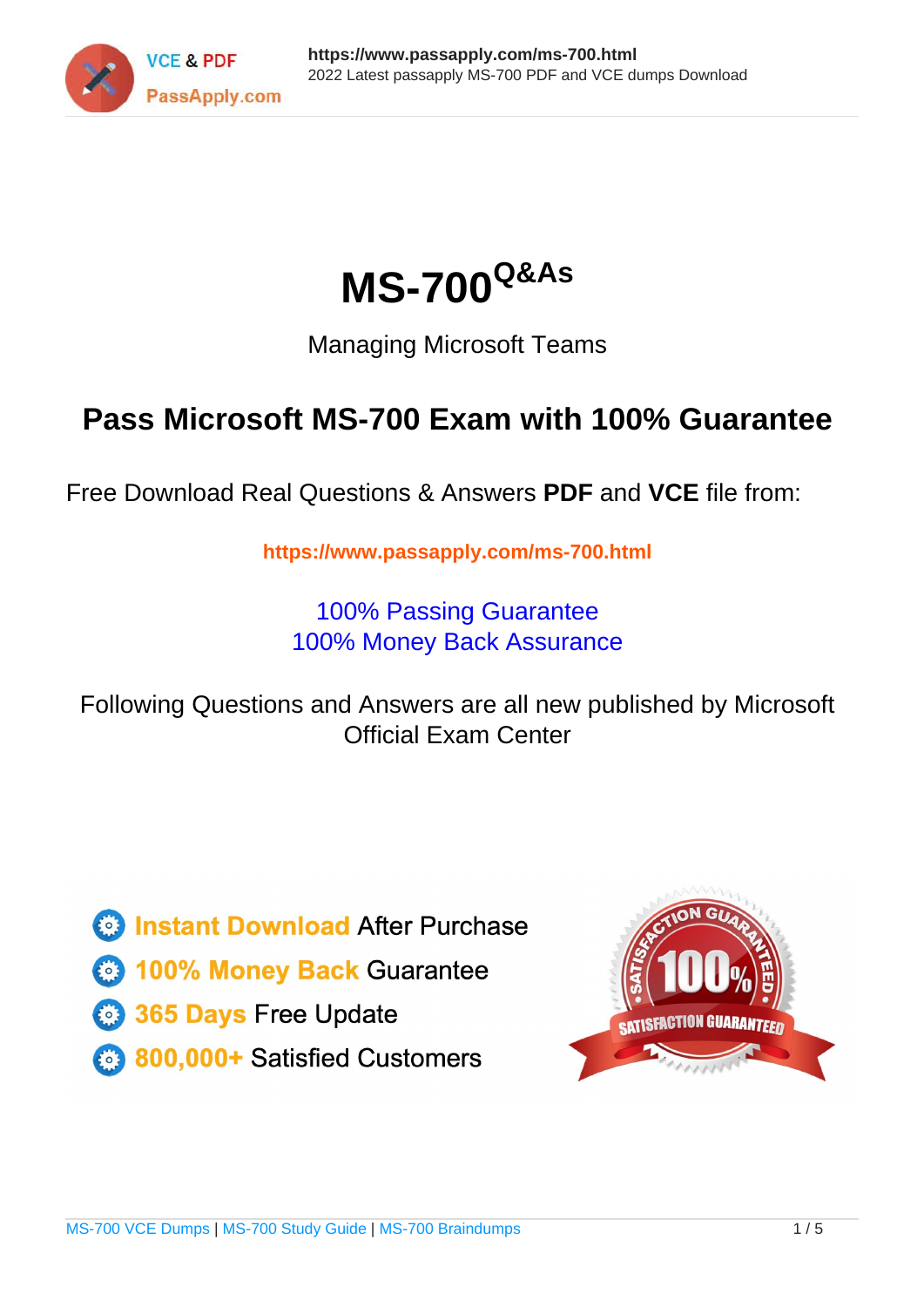

#### **QUESTION 1**

#### HOTSPOT

Your company plans to migrate to Microsoft Teams from Microsoft Skype for Business Online. The org-wide coexistence mode for Microsoft Teams is set to Teams Only.

The company has two named User1 and User2.

You need to implement a migration solution that meets the following requirements:

User1 must be able to chat and create meetings by using Skype for Business only.

User1 must be able to read and post messages by using Microsoft Teams channels.

User2 must use Microsoft Teams only.

How should you complete the PowerShell command? To answer, select the appropriate options in the answer area.

NOTE: Each correct selection is worth one point.

Hot Area:

### **Answer Area**



#### Correct Answer:

### **Answer Area**



Reference: https://docs.microsoft.com/en-us/powershell/module/skype/grant-csteamsupgradepolicy?view=skype-ps

#### **QUESTION 2**

[MS-700 VCE Dumps](https://www.passapply.com/ms-700.html) | [MS-700 Study Guide](https://www.passapply.com/ms-700.html) | [MS-700 Braindumps](https://www.passapply.com/ms-700.html) 2 / 5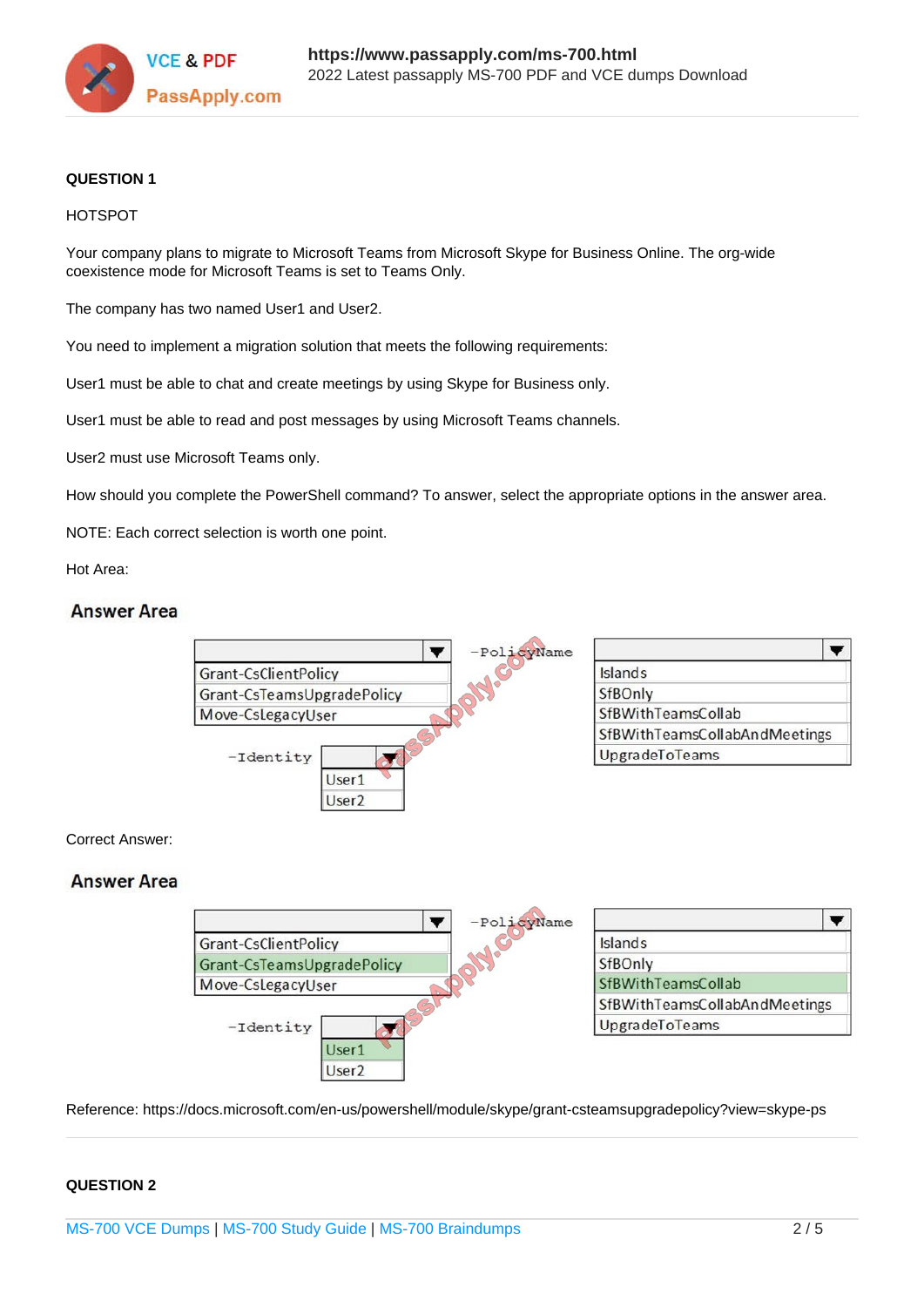

Your company has a Microsoft 365 E5 subscription.

The company uses Microsoft Skype for Business Online and plans to upgrade to Microsoft Teams.

The network contains the following devices:

100 computers that run Windows 10

- 50 Android devices
- 50 iPhone devices

All the devices have the Skype for Business app installed.

You need to deploy Microsoft Teams to all the devices.

What should you do?

A. From the Microsoft Teams admin center, set Download the Teams app in the background for Skype for Business users to On.

B. Create a Group Policy Object (GPO) that contains an app package, and then link the GPO.

C. From the Microsoft Teams admin center, create an app setup policy that includes the Microsoft Teams app, and then assign the policy to all users.

D. From the Microsoft Intune, push Microsoft Teams to all the devices.

Correct Answer: A

#### **QUESTION 3**

Your company has a Microsoft 365 subscription.

You need to prevent a user named User1 from permanently deleting private chats in Microsoft Teams.

Solution: You place the group mailboxes used by Microsoft Teams on Litigation Hold.

Does this meet the goal?

A. Yes

B. No

Correct Answer: B

#### **QUESTION 4**

Your company has a Microsoft 365 subscription.

A user named User5 cannot establish call from Microsoft Teams.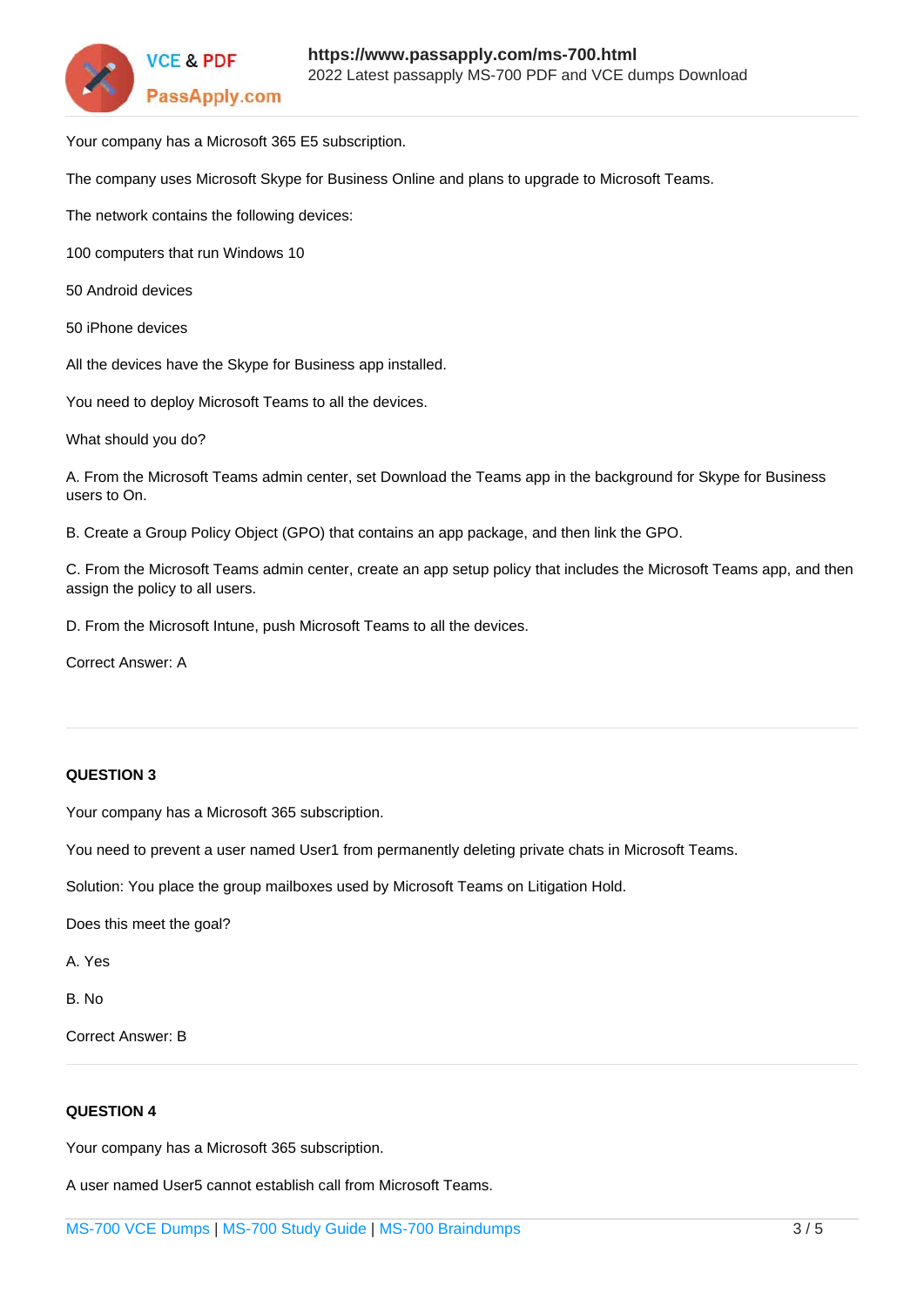

You review the Microsoft Teams client for User5 and discover that the dial pad is unavailable.

Other users at the company can establish calls successfully.

You need to ensure that User5 can establish calls.

Which two actions should you perform? Each correct answer represents part of the solution.

NOTE: Each correct selection is worth one point.

- A. Modify the caller ID properties of User5.
- B. Assign a Phone System license to User5.
- C. Assign a SIP address to User5.
- D. Assign an app setup policy to User5.

E. Enable User5 for Enterprise Voice.

Correct Answer: E

#### **QUESTION 5**

Your company has a Microsoft 365 subscription.

You plan to configure the environment to allow external users to collaborate in Microsoft Teams by using guest access.

The company implements a new security policy that has the following requirements:

Only guest users from specific domains must be allowed to connect to collaborate by using Microsoft Teams.

Guest users must be prevented from inviting other guests.

You need to recommend a solution to meet the security policy requirements.

Solution: From the Microsoft Teams admin center, you modify the global meeting policy.

Does this meet the goal?

A. Yes

B. No

Correct Answer: B

[MS-700 VCE Dumps](https://www.passapply.com/ms-700.html) [MS-700 Study Guide](https://www.passapply.com/ms-700.html) [MS-700 Braindumps](https://www.passapply.com/ms-700.html)